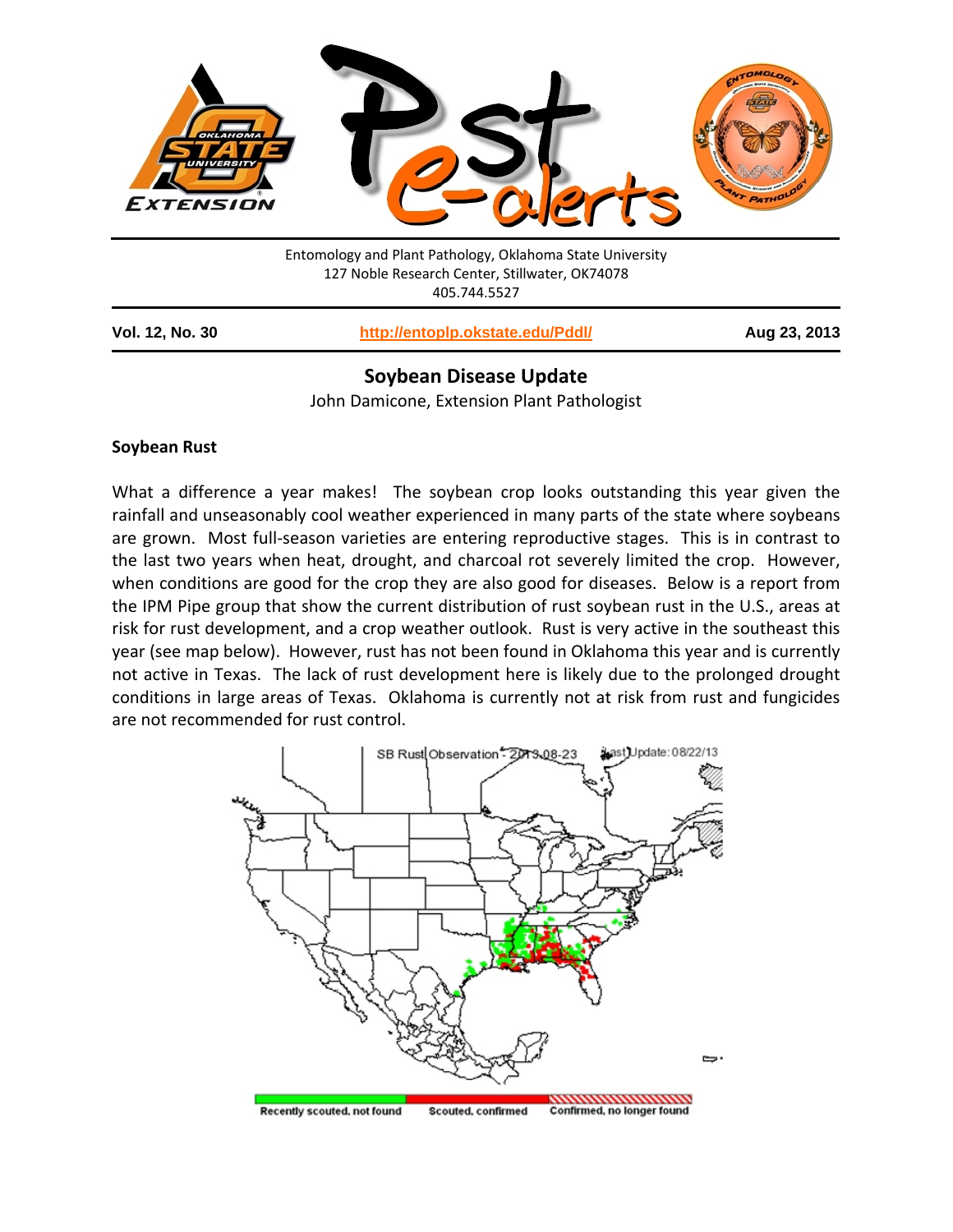### **Other Foliar Diseases**

Other foliar diseases have been active in the southern U.S. this year. Frogeye leaf spot (Fig. 1), downy mildew (Fig. 2), and target spot (Fig. 3) have been particularly widespread. Downy mildew and target spot have been identified in Oklahoma this year, but they are generally considered of minor importance with little impact on yield. However, frogeye leaf spot has the potential to damage yield and fields in early reproductive stages with frogeye leaf spot are likely to respond to fungicide application. Be aware that there is documented resistance to strobilurin (Group 11) fungicides in the frogeye leaf spot pathogen where fungicides have been regularly applied.



**Fig. 1**. Frogeye leaf spot (photo courtesy of T. Allen, MS St. Univ.).



**Fig. 2**. Downy mildew (tufts of white-colored mold are often visible on the underside of the leaf spots [see below]).

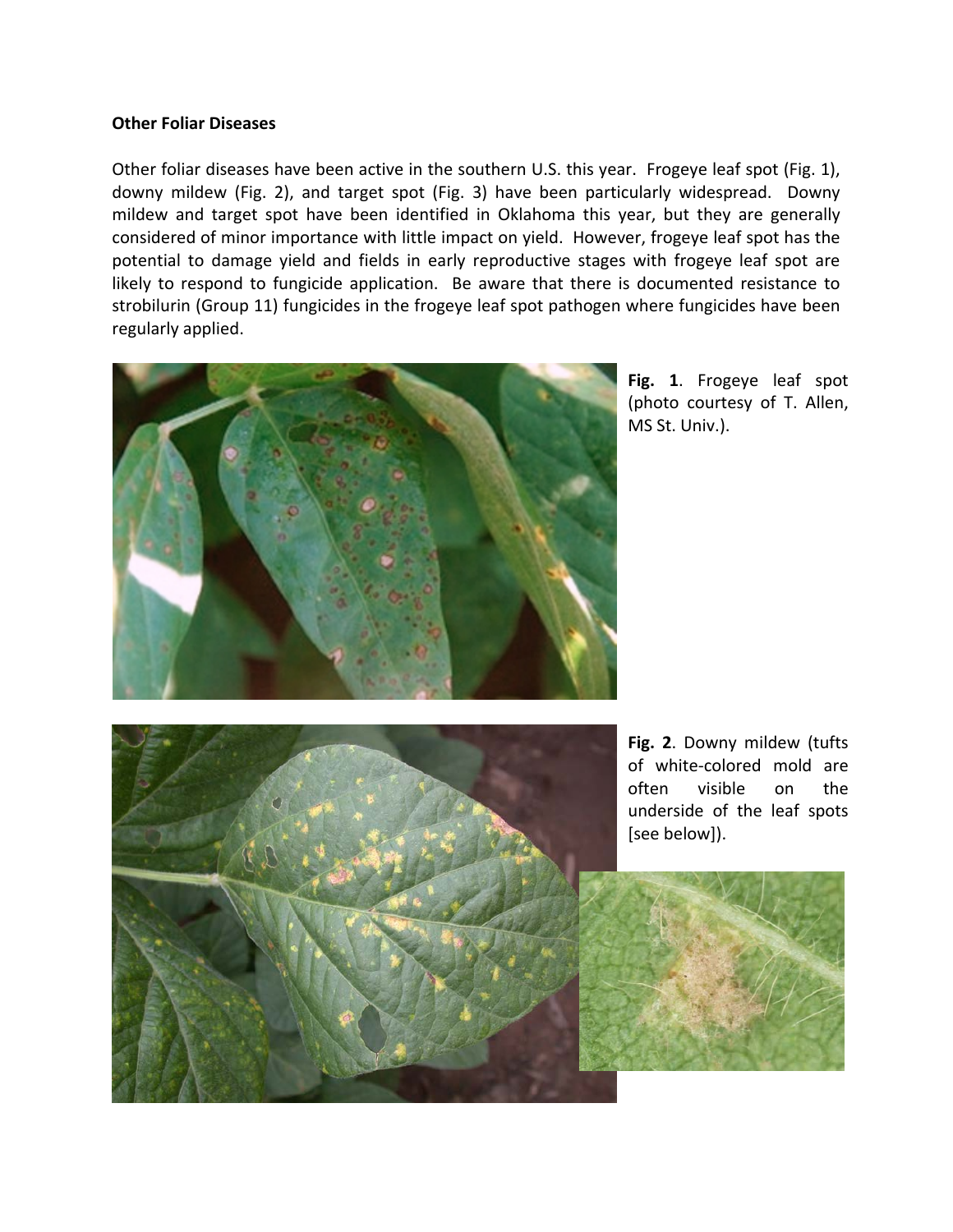

**Fig. 3**. Target spot of soybean (photo courtesy of T. Allen, MS St. Univ.).

# **Sudden Death Syndrome (SDS)**

Doug Jardine at Kansas State University has reported that sudden death syndrome is unusually severe in Kansas this year. It is occurring mostly in irrigated field with high yield potential. The disease is a root rot that is favored by cool and wet growing seasons and it is particularly severe on susceptible cultivars grown in high-yielding environments. Foliar symptoms appear in reproductive stages of plant development as chlorotic and then necrotic blotches in between the leaf veins (Fig. 4). Leaves curl upward, appear scorched, and fall from the plant with the petioles remaining attached to the stem. Affected plants decline and/or are killed prior to pod fill (Fig. 5). To my knowledge this disease has not been reported in Oklahoma but keep a look out for it. The foliar symptoms can be mistaken for stem canker which is distinguished by cankers present on the stem, and triazole (Group 3) fungicide injury which appears suddenly after a fungicide application, but does not progress to defoliate the plant. Planting resistant varieties is the only management strategy for SDS.